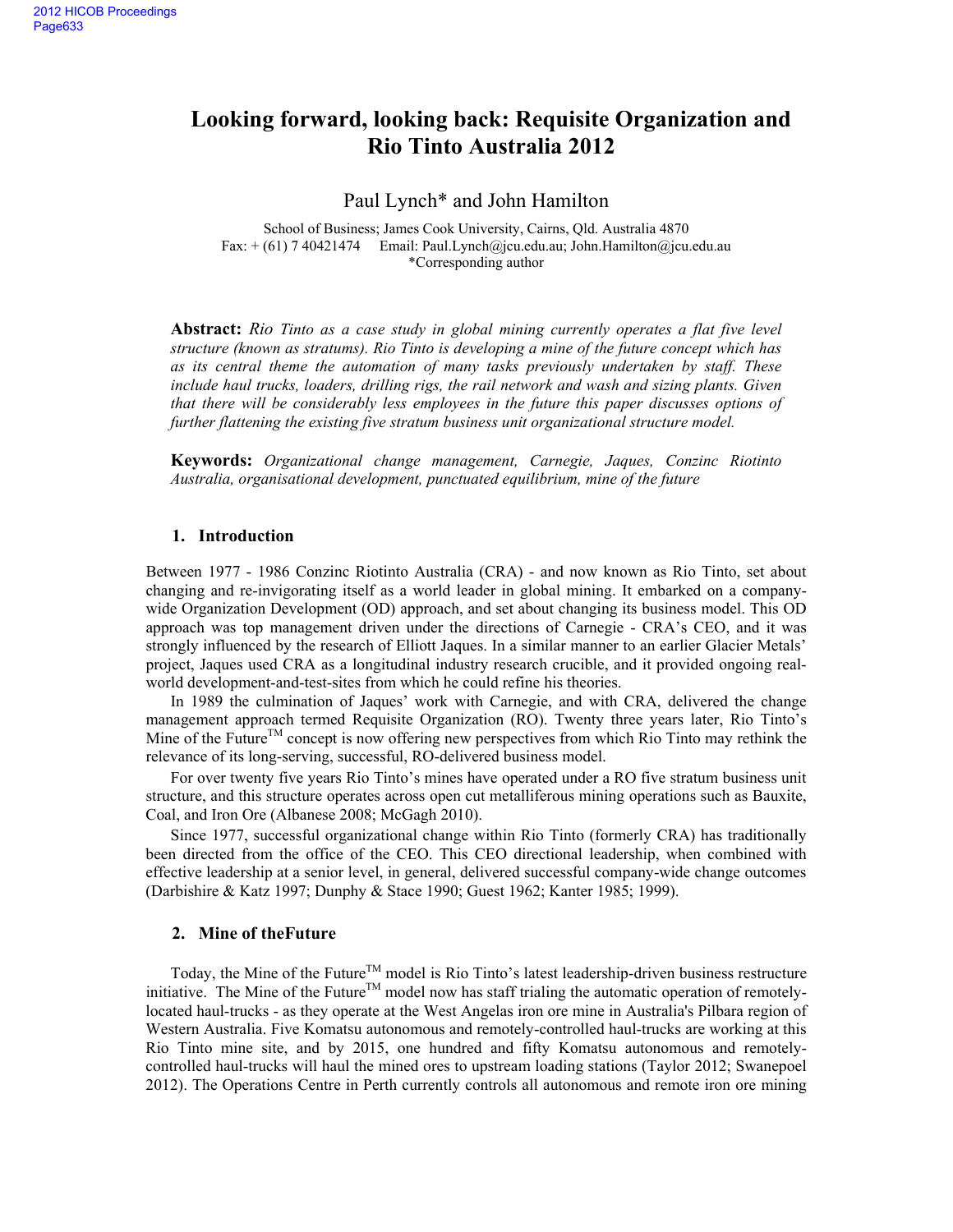operations, and ensures these: mine, rail, port systems and infrastructure systems from pit to port tasks, are synchronized (Rio Tinto 2012).

Further automated activities are in test - including the remote operation of drilling rigs, loaders, wash-plants and rail operations. Rio Tinto has also announced a plan to convert its entire fleet of trains to the driver-less technology by 2014.

## **3. The Stratum Management Approach**

Figure 1 models a typical Rio Tinto five stratum business unit of the mid 1980s (Brady 1992; Carnegie 1992; Jaques 1989). The fundamentals of the business unit structure are still in use today, with the Managing Director (stratum V) role normally based in a capital city, and mine site operations controlled at General Manager (stratum IV) level.



**Figure 1**: Typical business unit structure (adapted from (Brady 1992, p. 45)

Stratum I has a 'time span of discretion' (TSD) out to three months, and personnel working at this level concentrate on day - day tasks under an umbrella of 'continuous improvement'. Stratum II (or Superintendent level) leads the output teams, and this role has a TSD from three months out to one year. Consequently, stratum II personnel concentrate on longer duration tasks under an umbrella of 'increased efficiencies'. Stratum III (or Manager level) lead a department known as an 'mutual recognition unit' (MRU) with a longer TSD of one to two years. The MRU Manager concentrates on 'breakthrough changes'. Stratum IV (General Manager level) is the senior site-based staff member, and is generally known as 'general manager operations' (GMO). The GMO's role is to be accountable for 'discontinuous change,' and at stratum IV typically operates within a TSD of two to five years. A 'managing director' works at stratum V, with a role focus from Head Office set around 'return on investment' (ROI), and typically working on TSD's of five to ten years.

The operating, or revenue stream of the business unit, is noted in the centre of Figure 1.1 flowing upwards from stratum I through to stratum V.

The existing five stratum business unit organizational model has a stratum I 'award' workforce model, but only salaried staff, with pay bands to distinguish between operators, trades, and team leaders (previously designated 'foreman' or 'supervisor').

Service and Staff roles support the core revenue-producing work of the business unit's operating stratums on each side of the main operating stream. Staff roles under the P, PR, and T designation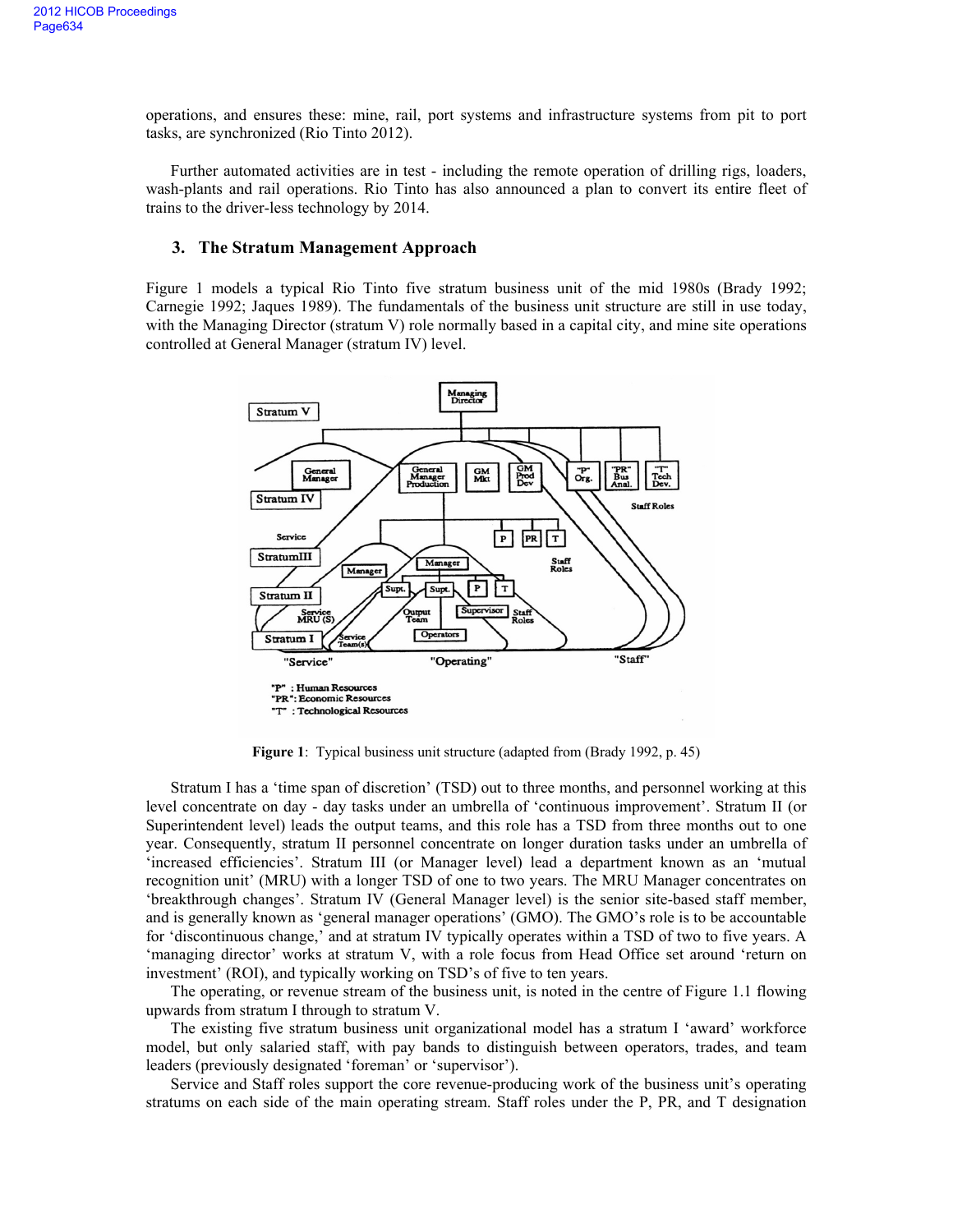include: Human Resources, Business Analysis, and Technical Development staff involved with improving the mine's through-put.

# **4. Explaining the 'Requisite Organisation' (RO) approach**

Figure 2 captures the inter-relationships and time-sequencing of divergent theories that led to the development of RO theory. From 1947, in a thirty year association with Lord Wilfred Brown and Glacier Metals, Jaques developed a number of organizational concepts, and theories, (Brady 1992; Carnegie 1992; Creelman 1998; Jaques 1998a).



**Figure 2**: RO model development over time. Adapted from (Ivanov 2003, p. 3; Jaques 2001)

After this Glacier project work, in1979, Jaques' wrote up his research as a 'General Theory of Bureaucracy,' setting out his basis hypothesis around organizational structures. He followed this work with his 'Stratified Systems Theory' (SST) and the 'Theory of Time' - more commonly known as 'Time Span of Discretion' (TSD). Here, Jaques' premise was based on the 'targeted completion time of the longest task in a role' (Ivanov 2003). RO (1989) then evolved from Jaques' early theories.

Jaques' proposed an organization should be '*requisitely structured*' so that there were '*distinct managerial roles*,' and that the '*task complexity*' … '*at each level*' was … '*correctly aligned*' with the … '*individual's personal capability*' (E Jaques 2001, pers. comm; Linetsky 2009). Jaques' research post his RO work at CRA revolved around a 'Theory of Life in 2000' and unfinished manuscripts on concepts of 'Space/Time,' and a 'Theory of Information Complexity'. Jaques passed away in 2003.

#### **5. The New Mine Site approach**

Rio Tinto's Mine of the Future<sup>TM</sup> concept has the potential to remove a level of management from the existing five stratum business unit structure. The underlying proposition of the 'Mine of the Future' concept is to develop remotely-automated mining operations with minimal mine personnel on site, and to increase global efficiencies at lowest costs. Here, in addition to haul trucks, drilling rigs, loaders, rail systems (mine-to-port), personnel required to operate the washing and sorting plants are also minimized (Green 2009; Luff 2012: Rio Tinto 2012).

In parallel with a decrease in operating roles, is a corresponding decrease in maintenance roles – with maintenance being increasingly outsourced to the equipment suppliers, or to other third-party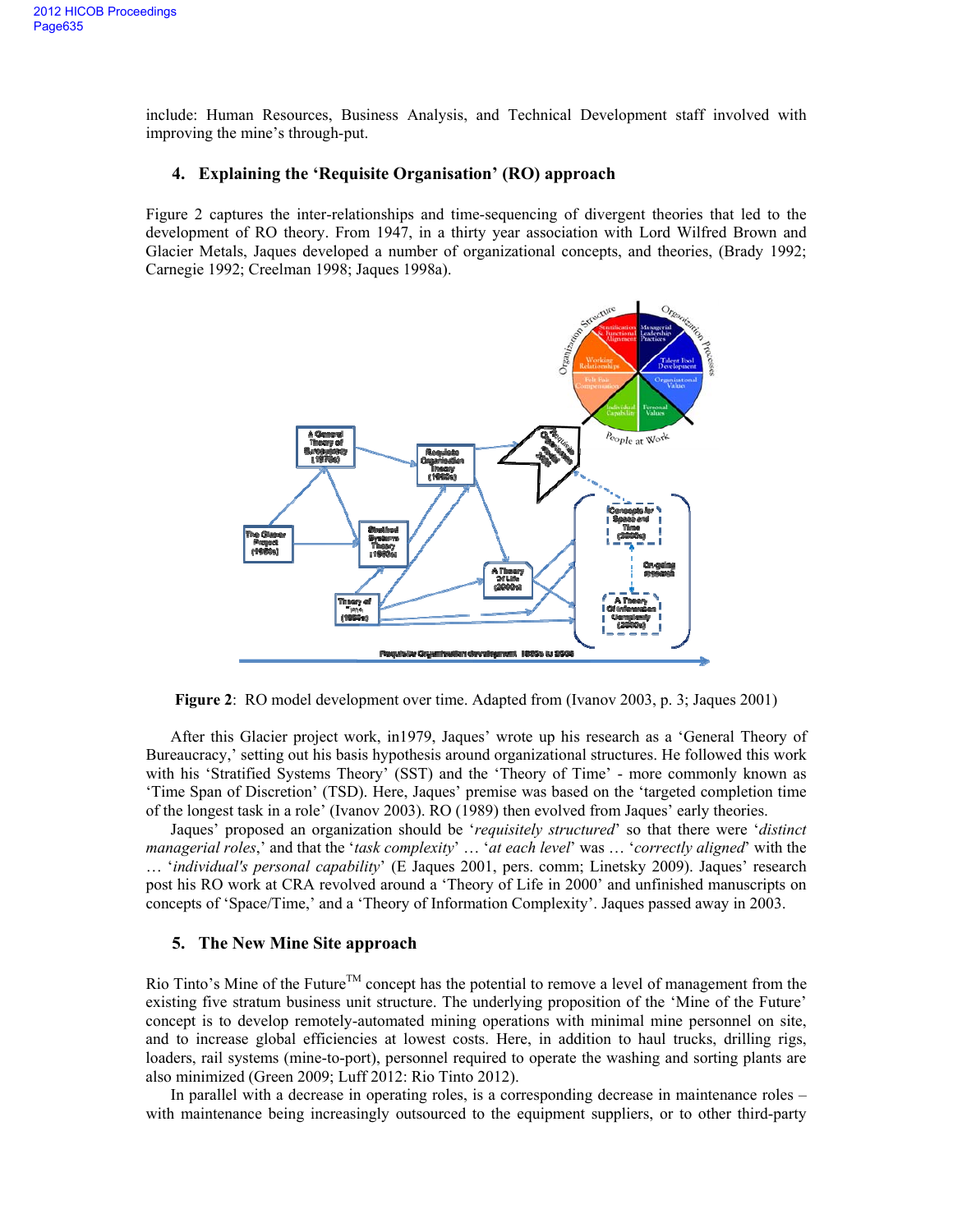contractors. Hence, it is envisaged that the number of current employees operating, and maintaining the mining equipment, or those involved in the rail network, or ore cleaning/washing/sizing plant, and to a limited extent the ship loading facility on site will significantly decrease in the future.

As most of these employees to be effected by the mine automation model work at stratum I, it follows that that less mine site leadership (provided by stratum II (operational Superintendents), and stratum III (Managers) will be needed. In addition, such as significant decrease in operating, and maintenance numbers, will also drive a similar decrease in both the service and the support staff for the mining/plant/rail operations.

As the Mine of the Future<sup>TM</sup> concept evolves from a conventional open-cut mine operation to a predominately automated model, the argument can be promulgated that the current four stratum structure from GMO down can be flattened to a three stratum model from Manager down on automated open cut mine sites. That is, the senior person is a Manager, rather than a General Manager.

## **6. Puuctuated Equilibrium**

Figure 3 portrays the CRA/Rio Tinto time-line milestones between 1970 and 2008. During this time the company underwent continual change, while maintaining an international and strategic focus.



Timeline of Kay Corporate Activities: 1970 - 2008

**Figure 3:** Corporate activities timeline 1970 - 2008.

Hunger and Wheelen (2011), comment on corporate strategy analogous to the timeline in Figure 3. They suggest large companies display '*punctuated equilibrium*' in that they evolve through a 'particular strategic orientation' for about 15 to 20 years (equilibrium periods) punctured by 'short bursts of fundamental change' (revolutionary periods).

There are four periods identified as 'fundamental change'. These are: The OD period 1979 - 1986 that ushered in the RO model or 1989, the move to salaried staff employment in 1993, Rio Tinto acquired CRA in 1996, and the purchase of Alcan in 2007. The argument can be made that the move to develop and autonomous Mine of the Future is another one of those 'short bursts of fundamental change' (revolutionary periods).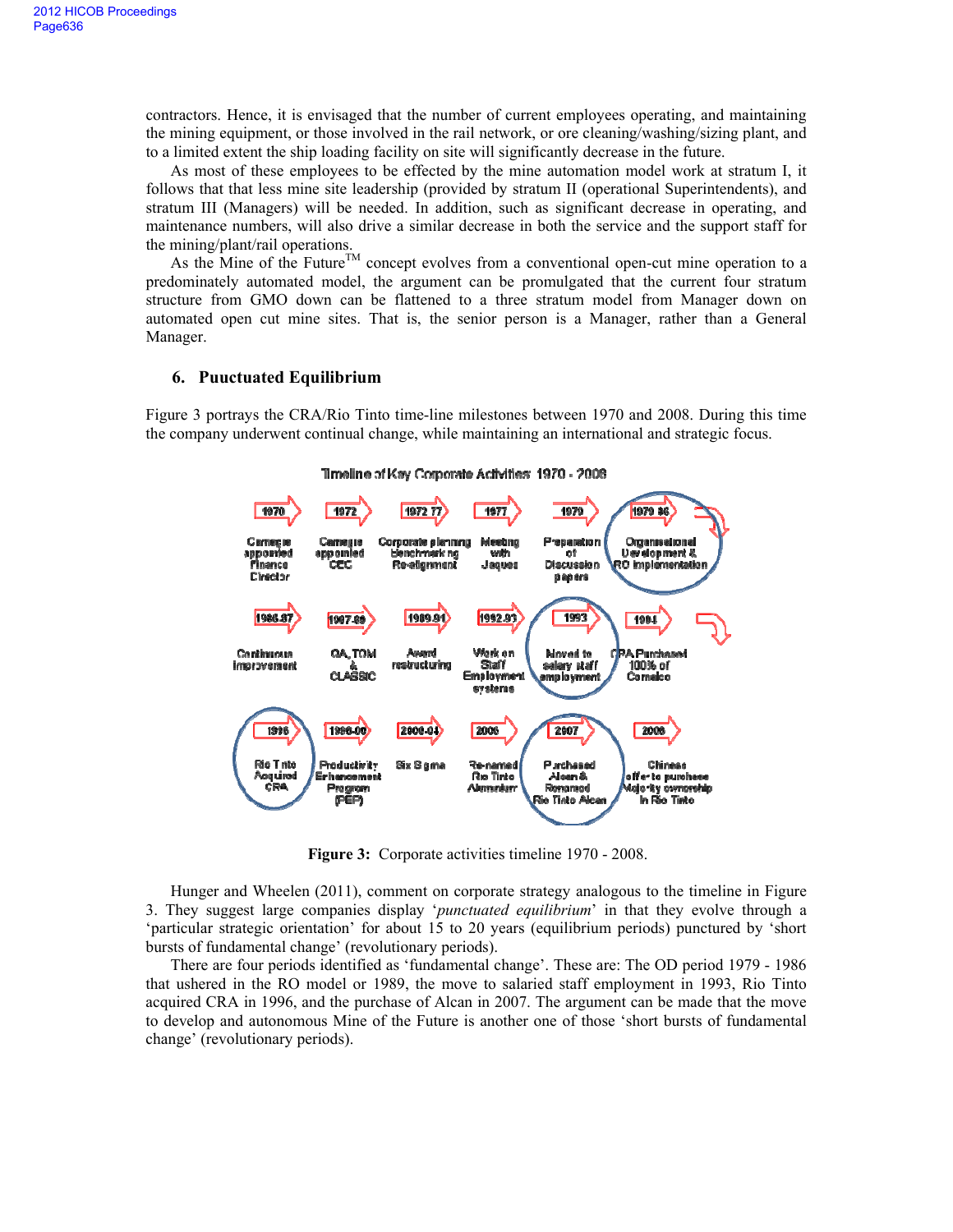# **7. Discussion: The Perth Control Centre**

The recently completed Rio Tinto Perth control centre currently employs around 400 employees and is ramping up its control of the Pilbara Iron Ore Operations 1500 KMs to the north. The control centre is gradually taking over the role of the different control-centers previously located at the mine, at process plants, and at the rail and ship loading facilities. The control centre is integrated from 'pit-toport' with controllers sitting in a single homogenized computerized facility in Perth, Western Australia. The control centre is ramping-up in capacity, and is expected to be fully operational in 2015.

Additional benefits emerging from the project are a decrease in operational costs around employee engagement to work and to live in the remote Pilbara region of Western Australia. An improved work/life balance from being able to work in the mining industry in Perth rather than a remote site or via a fly-in fly-out (FIFO) commute arrangement is expected to be an associated outcome. Workplace Health and Safety statistics are expected to improve - given less employees will be operating mining equipment.

# **8. Conclusion**

This paper shows Rio Tinto, looks forward and looks back. We suggest it is now into its fifth period of punctuated equilibrium. It is now evolving its Mine of the Future<sup>TM</sup> model through to 2015, and it suggests great potential exists to further flatten this already flat company organization structure particularly at its mine located business unit levels of stratums I to IV.

This restructuring through a Mine of the Future approach is another of Rio Tinto's 'short bursts of fundamental change' and it indicates a potential to revolutionize global approaches mining, and to companies beyond mining. Such short bursts of fundamental change or 'punctuated equilibrium' approaches often also drive new cost savings, added competiveness, and employee-related work/life balance improvements along with workplace health and safety issue reductions.

# **References**

Albanese, T. 2008. *Rio Tinto Chief Executive Unveils Vision for 'Mine of the Future'* Press Release. Retrieved 22 February 2012 at: http://www.riotintoironore.com/ENG/media/38\_media\_releases\_1477.asp.

Brady, J. 1992, *Organising for the Next Decade. From the Perspective of a Human Resource Executive*, in *Festschrift for Elliott Jaques* (ed.) Stephen Cang, Cason Hall & Co, Publishers Blackburn, Gloucester MA.

Carnegie, R. & Brady, J. 2008, *Videorecording of Sir Roderick Carnegie and Jack Brady speaking about CEO leadership of a ten year RO implementation at CRA*, Melbourne, Australia. Retrieved 22 June 2009 at: www.globalro.org/en/2010-09-13-08-13-06/mining-and-heavy-manufacturing.html.

Carnegie, R. 1992. *D day Minus 90*, in *Festschrift for Elliott Jaques* (ed.) Stephen Cang, Cason Hall & Co, Publishers Blackburn, Gloucester MA.

Carnegie, R. 2005, *Jaques and the Early Years in Australia,* International Journal of Applied Psychoanalytic Studies 2(4): 332-344.

Creelman, D. 1998. *Dr Elliott Jaques on Understanding the Requisite Organisation*. Retrieved 5 March 2001 at: www.hr.com/hrcom/index.cfm/WeeklyMag.

Green, G. 2009. *A Whole new way of Mining*. Retrieved 23 February 2012 at: http://www.riotinto.com/documents/reportspublications/review92\_a\_whole\_new\_way\_of\_mining.pdf.

Ivanov, S. 2003. *The Requisite Organization Theory, Discovery of Basic Unit of Information, and Information Systems: Beginning of Theoretical Foundations*. New York, NY: Kluwer Academic/Plenum Publishers.

Jaques, E. 1976. *A General Theory of Bureaucracy*, Cason Hall Publishers.

Jaques, E. 1989. the *Requisite Organisation,* Cason Hall & Co Publishers Arlington Ridge Road, Arlington VA. Jaques, E. 2001. *The Life and Behaviour of Living Organisms: A General Theory,* Praeger Publishers.

Linetsky, B. 2009. *Requisite Structure: A Guide to Aligning Strategy and roles in Small and Medium Sized Businesses,* The Strategic Planning Group. Retrieved 23 February 2012 at: http://www.tspg-consulting.com. Luff, D. 2012. *Rio Tinto's Mine of the Future™ programme tests advanced technologies for underground tunnelling, exploration and mineral recovery,* media release. Retrieved 23 February 2012 at: http://www.riotinto.com/media/18435\_media\_releases\_20683.asp.